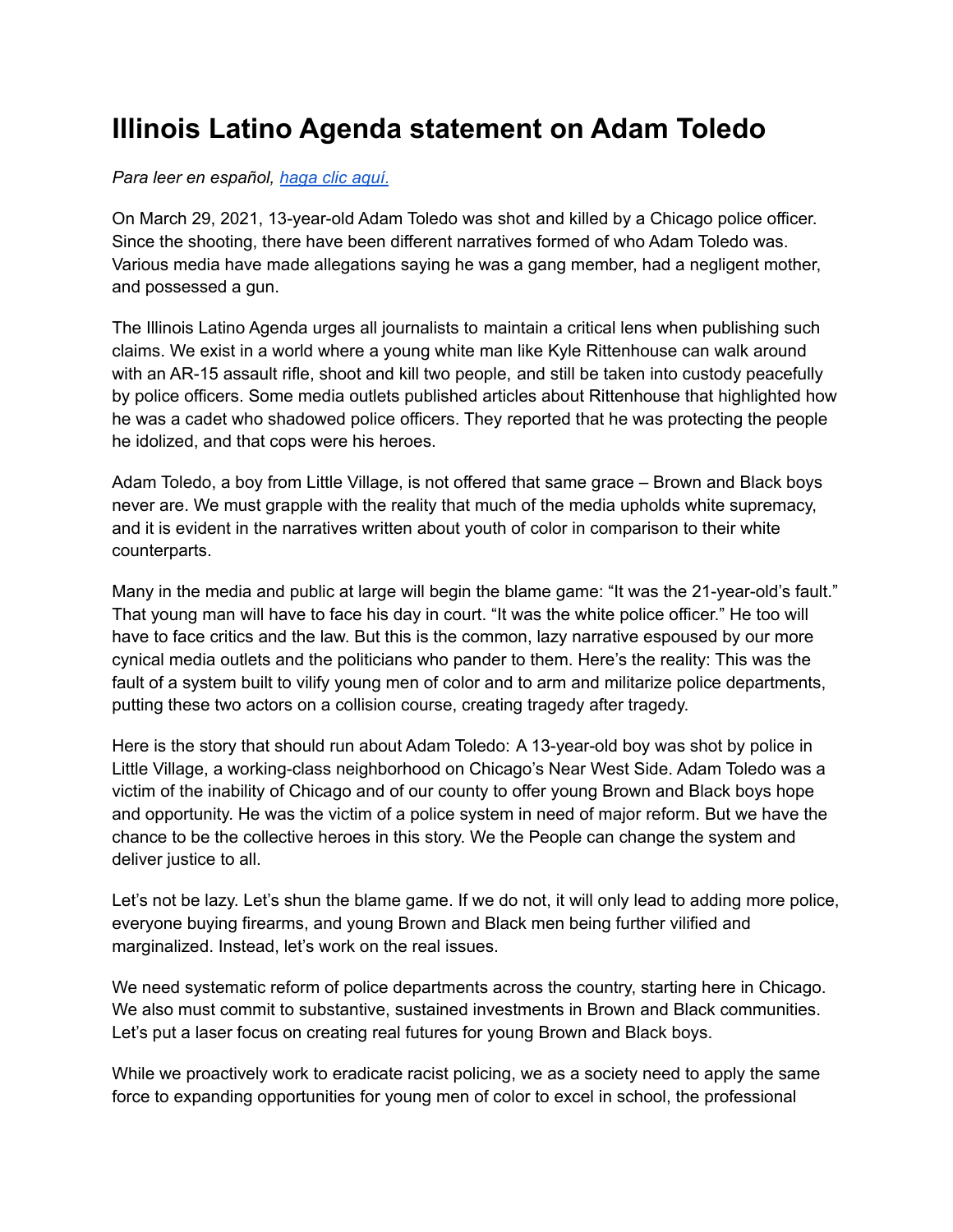world, and life. By focusing on economic empowerment and police reform in communities like the one where Adam Toledo lived, we create a foundation for success that promotes life and stymies senseless murders that kill youth and devastate our communities.

Let's commit to these changes in Adam Toledo's memory. Let's do it for this 13-year-old boy, and for every other child of this city. We grieve for him.

| Signed,                                                                             |
|-------------------------------------------------------------------------------------|
| Amalia Rioja                                                                        |
| Angelica Rivera                                                                     |
| Antonio and Luisa Contreras                                                         |
| Armando Cuaya                                                                       |
| <b>ASI</b> Services                                                                 |
| Association of Latina/os Motivating Action (ALMA)                                   |
| Brenda Kell                                                                         |
| Carlos Hernandez Falcon, Executive Director & Founder of Puerto Rican Arts Alliance |
| Center for Changing Lives                                                           |
| <b>Christopher House</b>                                                            |
| Claudia Ayala, Commissioner for Women's Issues in the 16 <sup>th</sup> district     |
| Cynthia Nambo                                                                       |
| Douglas Allen, CEO of Allen's Family Counseling Services                            |
| Edgar Ramirez, President & CEO of Chicago Commons                                   |
| Eira Corral Sepulveda, Commissioner for the Metropolitan Water Reclamation District |
| El Hogar Del Niño                                                                   |
| Elijah Ramos                                                                        |
| <b>Enlace Chicago</b>                                                               |
| Eric B. Lugo, Founder, Conciencia Ventures                                          |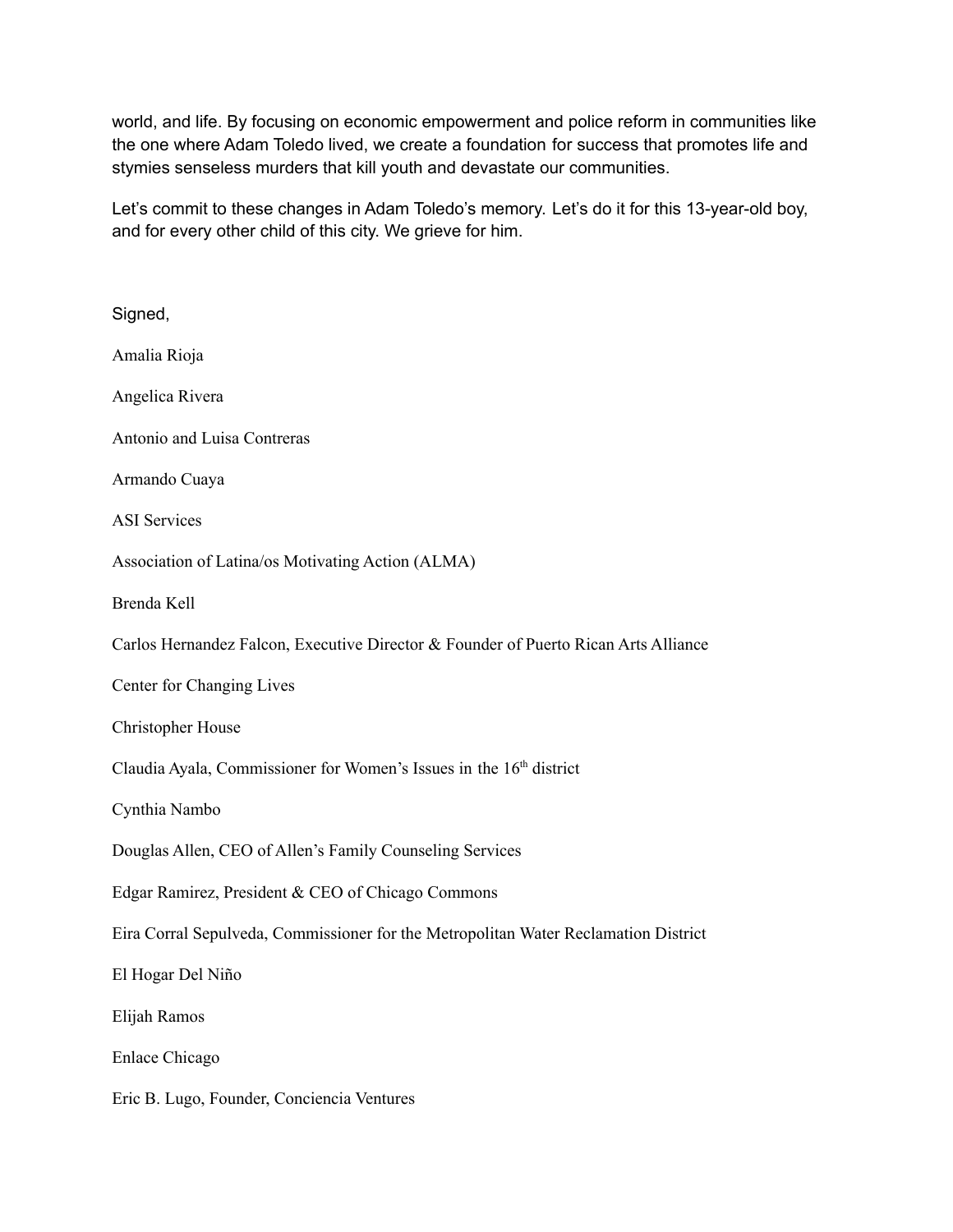Erie Elementary Charter School Erie Neighborhood House Ernesto Saldivar Jr. Family Focus Fernando E. Grillo, President and CEO of Aspira Inc of Illinois FLAP Henry Cervantes Hispanic Alliance for Career Enhancement Horacio Mendez, Woodstock Institute Howard Brown Health Instituto del Progreso Latino Ja'Neane Minor Jessica Cañas John Betancur Jose E. Lopez, Executive Director of the Puerto Rican Cultural Center Jose M. Muñoz, La Casa Norte José Rico Juan Carlos Linares, President & CEO of Association House Julio Paz, Chief Development Officer, Chicago Commons Julio Rodriguez Keith Lewis Latin American Recruitment and Educational Services Program (LARES) Latino Policy Forum Latinos Progresando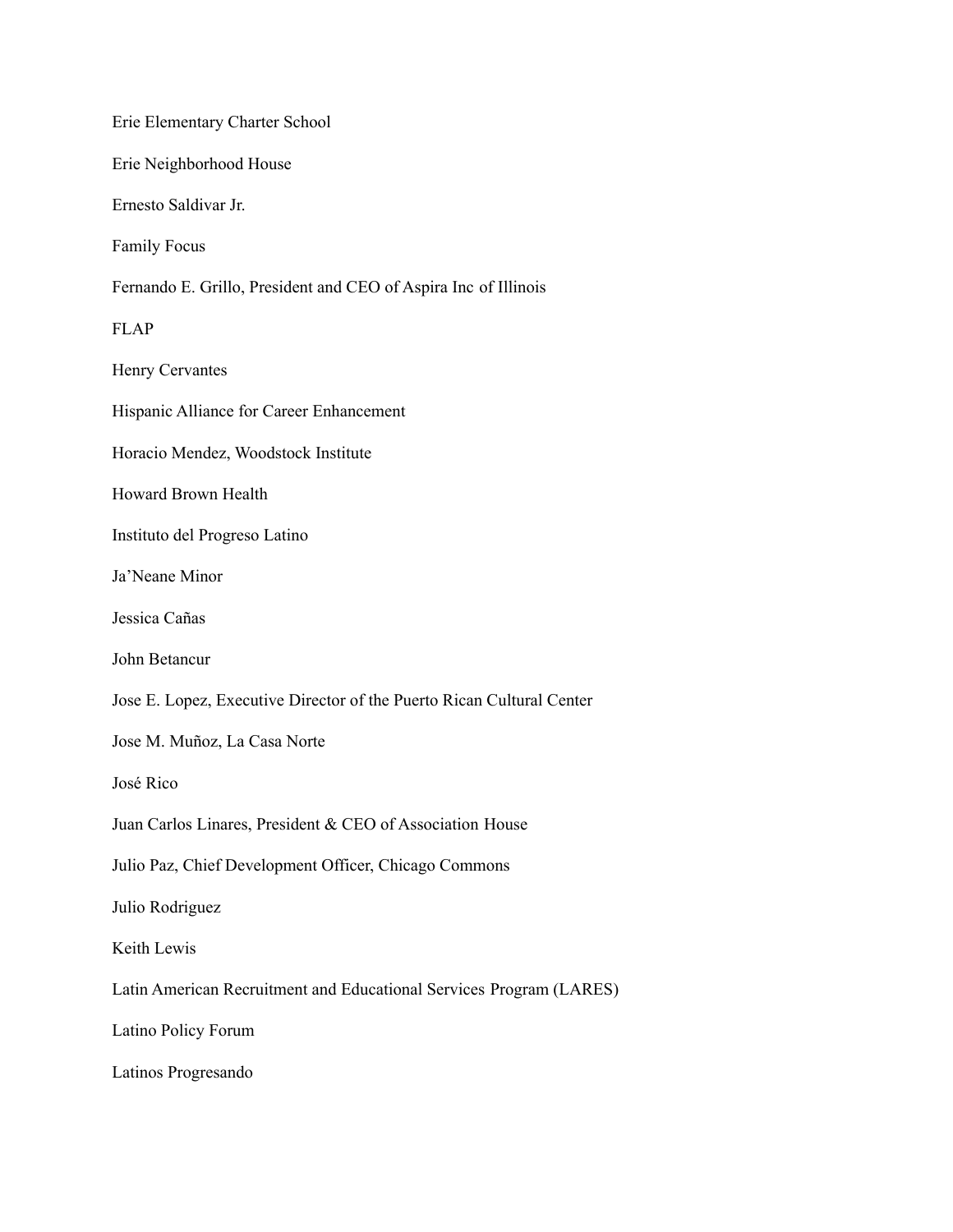| Luis Narvaez, Doctoral Student                       |
|------------------------------------------------------|
| Mano a Mano Family Resource Center                   |
| María Ramos-Cuaya                                    |
| <b>Martin Montes</b>                                 |
| Maureen Hellwig                                      |
| <b>Metropolitan Family Services</b>                  |
| <b>Mexican Fine Arts Center Museum</b>               |
| Michael D. Rodriguez, 22 <sup>nd</sup> Ward Alderman |
| Miguel Blancarte, Jr.                                |
| <b>NAMI</b> Illinois                                 |
| NiCole Ward                                          |
| Paul Callejas                                        |
| Priti Nemani                                         |
| Puerto Rican Agenda                                  |
| Randall Blakey, Reverend                             |
| Raul Raymundo, CEO of The Resurrection Project       |
| Rayo Cuaya Castillo                                  |
| Ricardo Ramirez                                      |
| <b>Richard Martinez</b>                              |
| Sinai Chicago                                        |
| <b>Southwest Organizing Project</b>                  |
| <b>Sussethe Renteria</b>                             |
| Xavier Nogueras                                      |